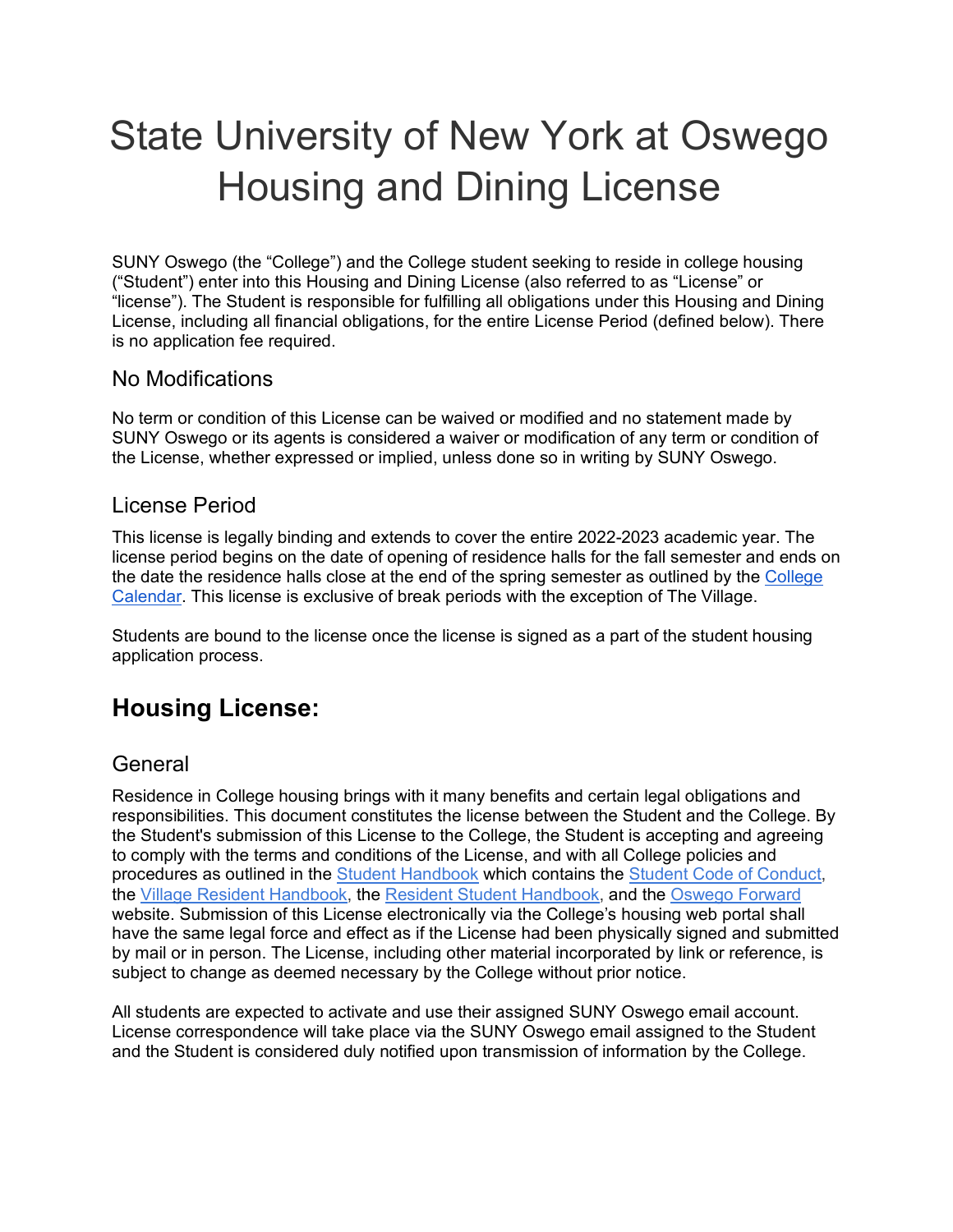## Personal Responsibility and Insurance

The College cannot and does not assume responsibility for personal accident, injury, or illness to residents, guests or visitors, or for damage, theft, or loss of personal property, and the Student hereby releases the College, its trustees, officers, agents, faculty and employees from any liability on account of any accident, injury, illness, property damage, theft, or loss not caused by the College's gross negligence or intentional act or omission. The College will not reimburse the Student or their parents/guardians for damaged, lost, or stolen personal property. Students are encouraged to protect themselves from loss by purchasing appropriate insurance, as students are not covered under the College's property and fire insurance policy. In that regard, students should review any homeowner's policy that the student or student's family might have to determine whether the contents of the student's College room are already covered or could be covered with a relatively inexpensive policy rider or should purchase renter's insurance. When students consider this insurance protection, they should keep in mind the replacement cost of such items as computers, jewelry, musical instruments, electronics, books, calculators, clothes and shoes, and sports equipment.

## College Responsibility to Provide Habitable Residence

The College cannot guarantee against temporary failures of utility systems or defects caused by ordinary wear and tear. Instead, the College's responsibility is limited to the exercise of best efforts to provide clean, safe lodging for students with utilities in good working order. Every effort will be made to complete maintenance in a timely manner. The College plans ongoing maintenance for its facilities and other systems throughout the year. When this maintenance impacts residence hall spaces, prior notice will be sent out via email. When maintenance is needed in an emergency fashion, notice may not be able to be provided and residential spaces will be entered by College officials to perform that maintenance.

Credits or rebates of housing charges are not given to the Student when maintenance or pest control is being done to the student room, suite, or townhouse. The Student may be moved to an available vacancy in on-campus housing either on a temporary basis or permanent basis. Students who are reassigned on a permanent basis are required to pay the cost of the assigned space.

College custodial staff members are responsible for cleaning community bathrooms in traditional residence halls. Students residing in suite-style housing or townhouses are responsible for maintaining their own bathroom areas.

## College Housing Policy

SUNY Oswego's Residence Life and Housing staff members and programs support student success by connecting students to critical campus resources, by facilitating their transition to and through college, and by offering support for students during times of challenge. Therefore, all full-time undergraduate students are required to live in SUNY Oswego residences, (subsequently referred to as "on-campus"), as described below:

#### **First-year students**

Are required to live on-campus for two years (four consecutive semesters, fall and spring, if admitted in the fall; or three semesters if admitted in the spring).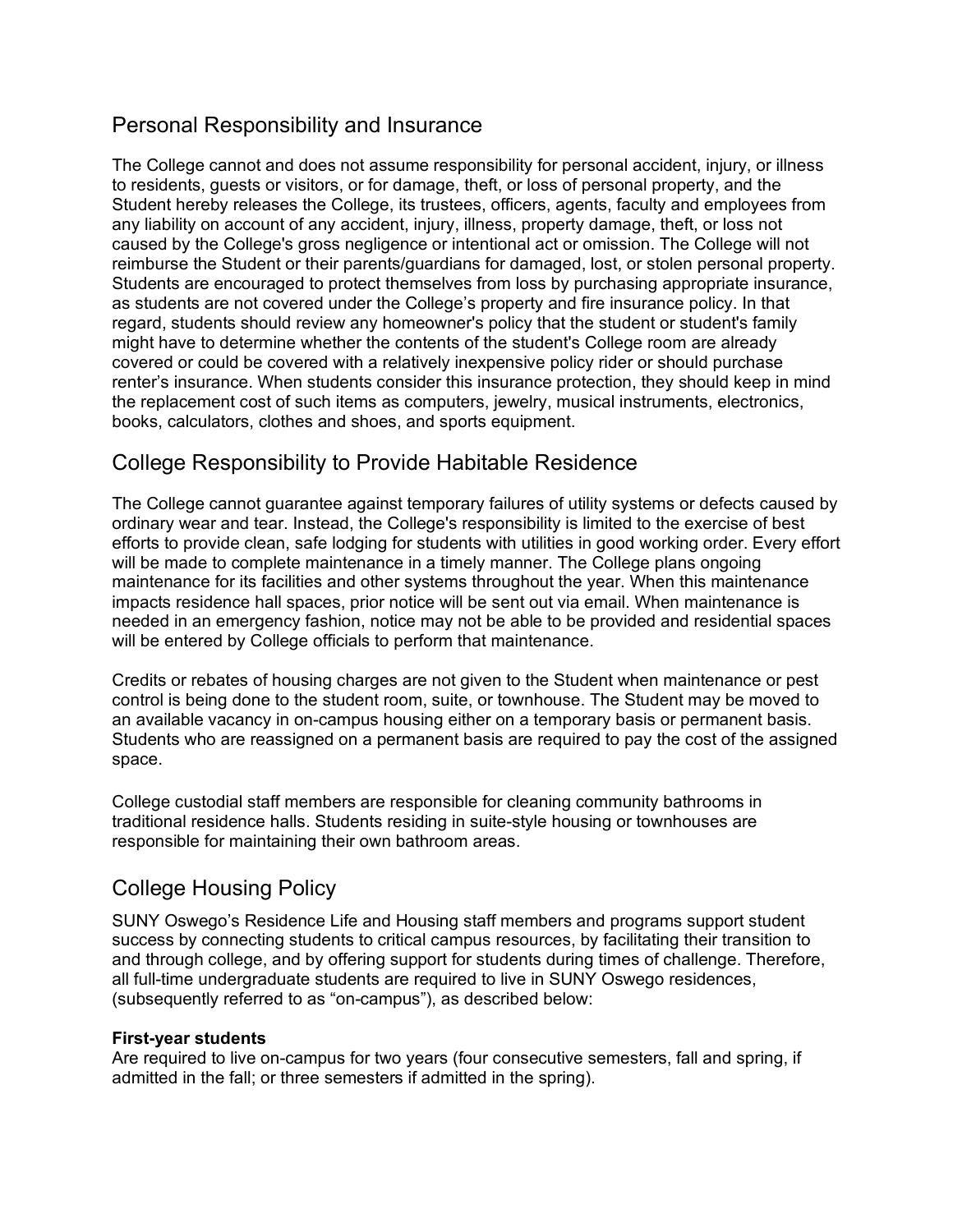#### **Transfer students**

Are required to live on-campus for one year (two consecutive semesters, fall and spring, if admitted in the fall; or one semester if admitted in the spring).

#### **Exemptions**

Students may request an exemption from this policy when they will continue to reside with their parent(s) or legal guardian(s) within 30 miles of the campus; are married; or are twenty-one (21) years of age as of September 1 for fall admission or January 1 for spring admission.

Students desiring an exemption from the SUNY Oswego College Housing Policy for any reason, including the categories listed above, must submit a [Request for E](https://www.oswego.edu/residence-life-and-housing/sites/acquia-prod.oswego.edu.residence-life-and-housing/files/exemptioncoversheet11.16.21.pdf)xemption [form](https://www.oswego.edu/residence-life-and-housing/sites/acquia-prod.oswego.edu.residence-life-and-housing/files/exemptionform111621_1.pdf) with required documentation to Residence Life and Housing by the end of the housing application deadline for consideration and are not guaranteed.

It is important to recognize that student scholarships, grants, and/or and financial aid may be impacted significantly by a decision to live off campus, even if permission is received from Residence Life and Housing. Students and their families are strongly encouraged to consult with the [Office of Financial Aid](https://www.oswego.edu/financial-aid/content/office-financial-aid) prior to submitting any exemption request.

## **Eligibility**

All full-time matriculated and conditionally admitted students may reside in SUNY Oswego residence halls if they are in good academic, financial, and disciplinary standing with the College. Undergraduate students that are registered for less than 12 credit hours must contact Residence Life and Housing by email to request an exception to remain in college housing. A reduction of graded course credits does not release a student from an existing Housing and Dining License.

If a student withdraws from a course that takes them below full-time status of graded course credit, the student must contact Residence Life and Housing within three business days to request an exception. A reduction of graded course credit hours does not release the student from the License.

Students who are enrolled with fewer than twelve credit hours not related to an accommodation may reside on campus with the permission of Residence Life and Housing. Permission will be given for one semester only. Students are expected to abide by all student policies and procedures. Students' conduct records will be reviewed prior to permission being granted. If approved, any violation of the Code of Conduct may result in the immediate removal of the student from on-campus housing.

Students are required to inform Residence Life and Housing if their student status changes.

## Occupancy Period and Breaks

#### **Opening and Closing**

The opening and closing dates for residence halls are set forth in the [College Calendar](https://www.oswego.edu/registrar/college-calendar) and posted on the Residence Life and Housing [website.](https://www.oswego.edu/residence-life-and-housing/opening-closing) The first and last meal served each semester are listed in the College Calendar and on the [Resident Dining Center website.](https://www.oswego.edu/auxiliary-services/residential-dining)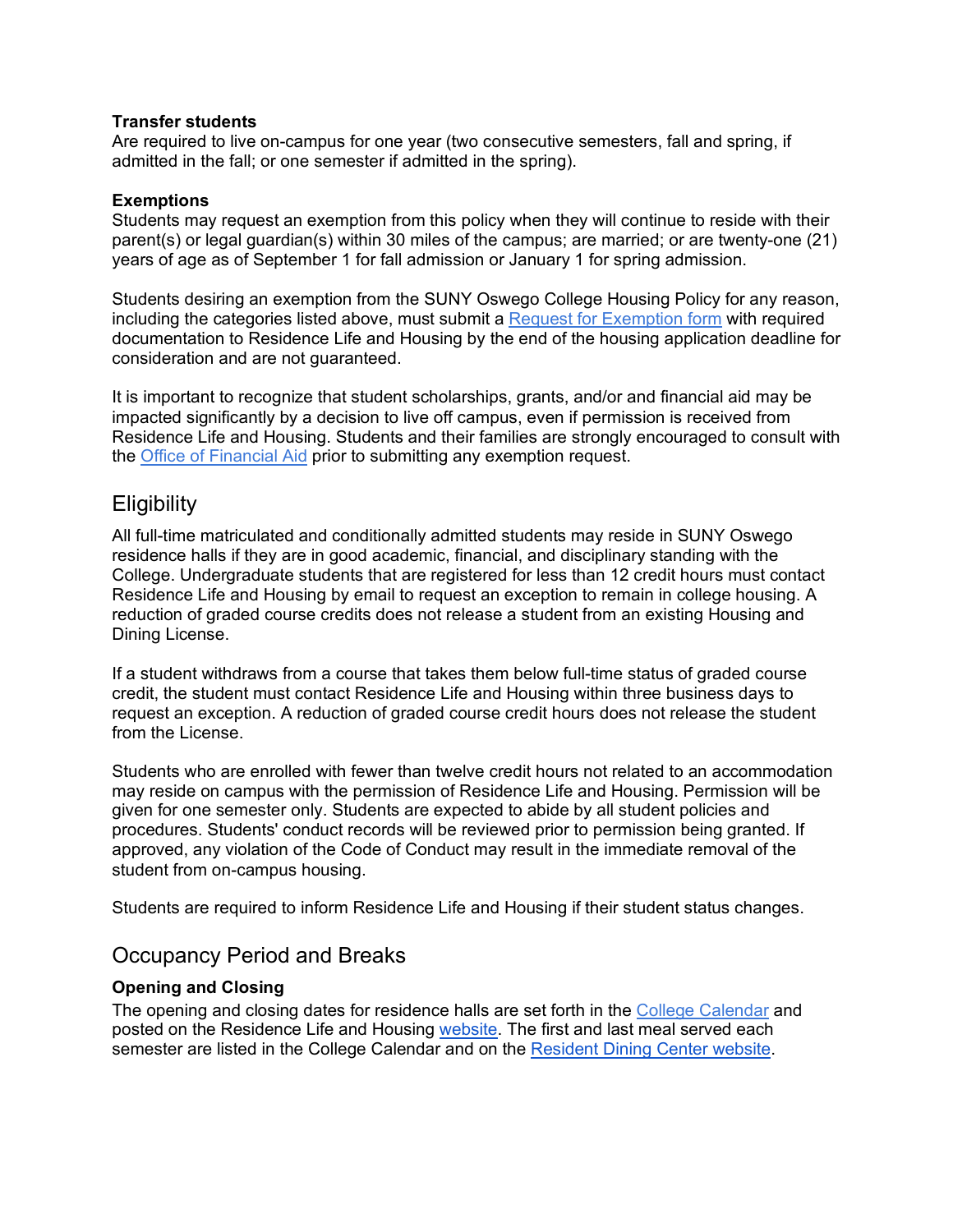The Village will open for returning student arrival in the fall semester and remain open the full academic year through spring closing of residence halls, inclusive of all recess and break periods as set forth in the [College Calendar.](https://www.oswego.edu/registrar/college-calendar)

#### **Breaks**

All residence halls, except for the Village, are closed during Thanksgiving Break, Spring Break, and Winter Break, (the time between residence hall closing in the fall semester and re-opening in the spring semester), as set forth in the [College Calendar.](https://www.oswego.edu/registrar/college-calendar) Students in traditional residence hall spaces who wish to remain on campus during those times must complete the *[Break](http://myhousing.oswego.edu/)  [Housing Application](http://myhousing.oswego.edu/)* according to the dates published by the Residence Life and Housing office for each break period. Students approved for break housing will be responsible for all housing and dining [costs](https://www.oswego.edu/residence-life-and-housing/break-housing) as determined by the college. The dining plan may not be offered during break periods.

While Village residents will not need to apply to stay, they may be asked to register their plans for safety reasons, and sign the *[Break Housing Agreement](https://www.oswego.edu/residence-life-and-housing/break-housing)*.

Residents staying on-campus during breaks are required to adhere to special security requirements as stated in the *Break Housing Agreement*. Break Housing can be reserved by the day or by the week. Break Housing rates are listed [here.](https://www.oswego.edu/residence-life-and-housing/break-housing)

#### **Winter Session Occupancy**

In order to live on-campus during a Winter Session, students must be registered for at least one Winter Session course, be engaged in a verifiable academically approved project, or be approved to participate in a special College activity. Students residing on-campus for Winter Session, unless assigned to a designated townhouse, are required to purchase one of the dining plans available for residence hall students. If the student does not choose a dining plan, they will be assigned the [default option.](https://www.oswego.edu/auxiliary-services/meal-plans)

## Occupancy Types Defined

**Standard Occupancy**: Refers to the number of individuals a specific type of room was designed to accommodate.

Standard Occupancy for each room type is: Single Room: one student Double Room: two students Triple Room: three students Quad Room: four students The Village: Single room in a 4 or 6 person townhouse

**Plus Occupancy:** Standard Occupancy plus one (such as three persons in a double room, four persons in a triple room, etc.).

## Housing Accommodations

We recognize that some students may require accommodations based on personal circumstances. Students are encouraged to submit accommodations requests in a timely manner. Students should submit a *[Request for Medical Housing Accommodation](https://www.oswego.edu/residence-life-and-housing/medical-housing-consideration-policy-and-process)* for review at least 60 business days prior to the start of the semester. While the College will attempt to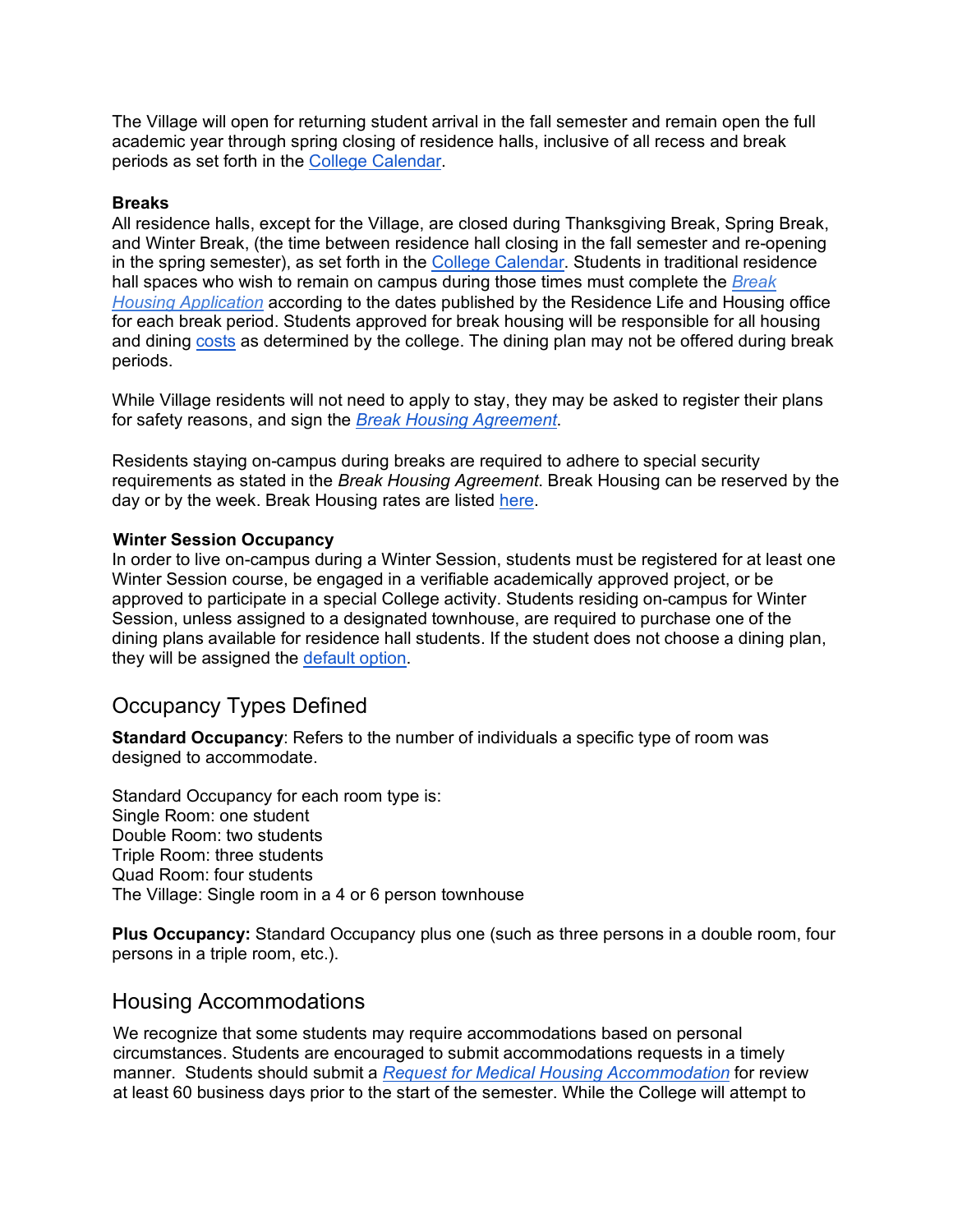review all such requests, note that any request received later than 60 business days prior to the start of the semester may not be able to be accommodated due to limited space availability. For more information about the housing accommodation process or to learn about other accommodations students can visit the SUNY Oswego [Accessibility](https://www.oswego.edu/accessibility-resources/accessibility-resources-1) Resources [webpage.](https://www.oswego.edu/accessibility-resources/accessibility-resources-1)

## Housing Application Process

The Housing Application process timeline varies for each student population. Housing options, application deadlines, and detailed instructions about the application process can be found on the [Residence Life and Housing website.](https://www.oswego.edu/residence-life-and-housing/)

## Rates, Billing, and Adjustments

#### **Housing and Dining Rates**

The Student's housing and dining rates are based on their year of first matriculation at SUNY Oswego, occupancy type, and meal plan selected in accordance with the [Oswego Guarantee.](https://ww1.oswego.edu/admissions/undergraduate-admissions/oswego-guarantee) The specific residence hall building to which the student is assigned does not influence [room](https://www.oswego.edu/residence-life-and-housing/room-rates)  [rates.](https://www.oswego.edu/residence-life-and-housing/room-rates) The Oswego Guarantee does not apply to [break or summer housing and dining rates.](https://www.oswego.edu/residence-life-and-housing/break-housing)

#### **Billing Procedures**

Students are billed the standard occupancy rate for their assigned space on the first day of classes. A student who moves to a room with a different rate will have prorated adjustments applied to their account. Prorated amounts are calculated by week of occupancy/vacancy, not by day.

## Request for Release from License

All requests for release from the License must be submitted via the *[Request for Release from](https://www.oswego.edu/residence-life-and-housing/sites/www.oswego.edu.residence-life-and-housing/files/terminationcoversheet021420.pdf)  [the Housing and Dining License](https://www.oswego.edu/residence-life-and-housing/sites/www.oswego.edu.residence-life-and-housing/files/terminationcoversheet021420.pdf)* [form](https://www.oswego.edu/residence-life-and-housing/sites/www.oswego.edu.residence-life-and-housing/files/terminationform031221.pdf) [with documented proof of the circumstances related to](https://www.oswego.edu/residence-life-and-housing/sites/www.oswego.edu.residence-life-and-housing/files/terminationform031221.pdf)  [the release request.](https://www.oswego.edu/residence-life-and-housing/sites/www.oswego.edu.residence-life-and-housing/files/terminationform031221.pdf) If these circumstances change after the Student is released from the License, the release will become invalid and the Student will again be obligated to the terms of the Housing and Dining License. Students may not request release from the License based on disciplinary action.

#### **Typical Releases**

A student may request release from the License with supporting documentation for one of the following reasons:

- 1. Graduation from SUNY Oswego, or
- 2. Involvement in University-sponsored academic programs such as student teaching, study abroad, or internship, that make it impossible for Student to commute from the Oswego campus, or
- 3. Approved medical, psychological or disability need that cannot be accommodated oncampus, or
- 4. Confirmed change in financial status, or
- 5. Voluntary official withdrawal or approved leave of absence from the College, or
- 6. Active military duty.

Under these circumstances, if the request is made 30 days prior to the first check-in date for the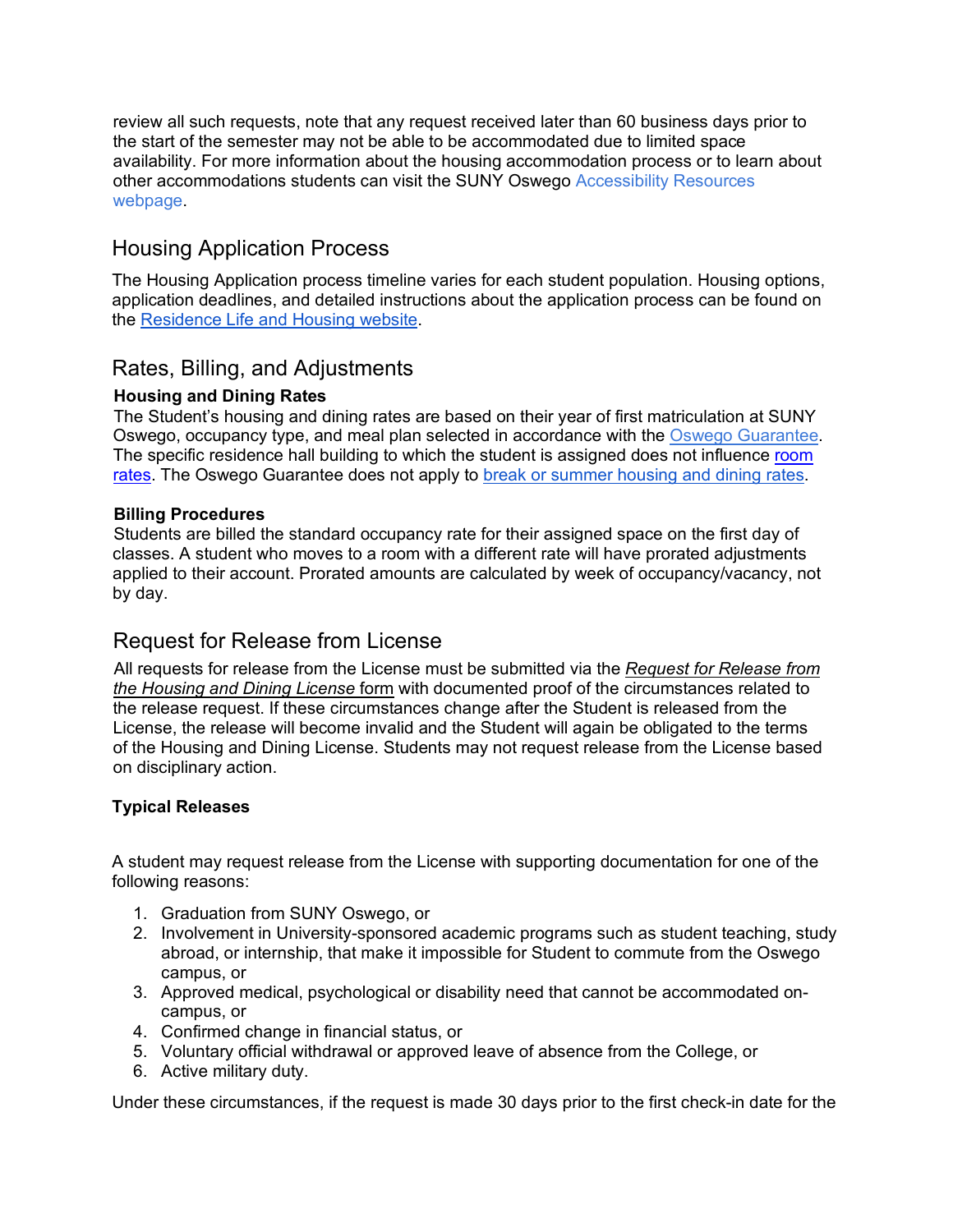semester and the release is granted, the student will **not** be charged a \$300 release fee. If the request is made after the start of the semester and a release is granted, students will be charged the \$300 release fee and be liable for associated housing and dining based on the effective date of approved release.

These requests for release will be acted upon by Residence Life and Housing following consultation with appropriate offices and verification of information provided. Decisions are made solely on the basis of the documentation submitted to the appropriate offices and whether the justification for release meets acceptable circumstances.

#### **Other Releases**

Students generally will not be released from their license unless they can set forth one of the circumstances described above. However, there may be other opportunities for release based on occupancy needs. Approval of releases is within the sole discretion of Residence Life and Housing. **If approved**, the student will be liable for housing and dining costs according to the schedule below:

| <b>Full Academic Year Resident</b><br>(fall and spring semester)                              | License<br><b>Release</b><br>Fee | <b>License Liability**</b>                                                                                                                                                           |
|-----------------------------------------------------------------------------------------------|----------------------------------|--------------------------------------------------------------------------------------------------------------------------------------------------------------------------------------|
| Approved release date prior to<br>first check-in date* for Fall<br>Semester.                  | \$300                            | No liability. Housing and dining charges will<br>be removed from the student's account.                                                                                              |
| Approved release date after first<br>check-in date* but prior to the first<br>day of classes. | \$300                            | Prorated week charge for housing and<br>dining based on effective date of vacancy.<br>Students released in the fall semester will<br>not incur spring housing and dining<br>charges. |
| Approved release date prior to the<br>final date to drop a semester<br>course.                | \$300                            | 50% of semester housing and dining<br>charges. Students released in the fall<br>semester will not incur spring housing and<br>dining charges.                                        |
| Approved release date after the<br>final date to drop a semester<br>course                    | \$300                            | 100% of semester housing and dining<br>charges. Students released in the fall<br>semester will not incur spring housing and<br>dining charges.                                       |
| Approved release date prior to the<br>first check-in date* for the Spring<br>Semester.        | \$300                            | 50% liability for spring semester housing<br>and dining charges.                                                                                                                     |
| Approved release date after first<br>day of classes for the Spring<br>Semester                | \$300                            | 100% liability for spring semester housing<br>and dining charges.                                                                                                                    |

*Fee and Liability for Other Releases:*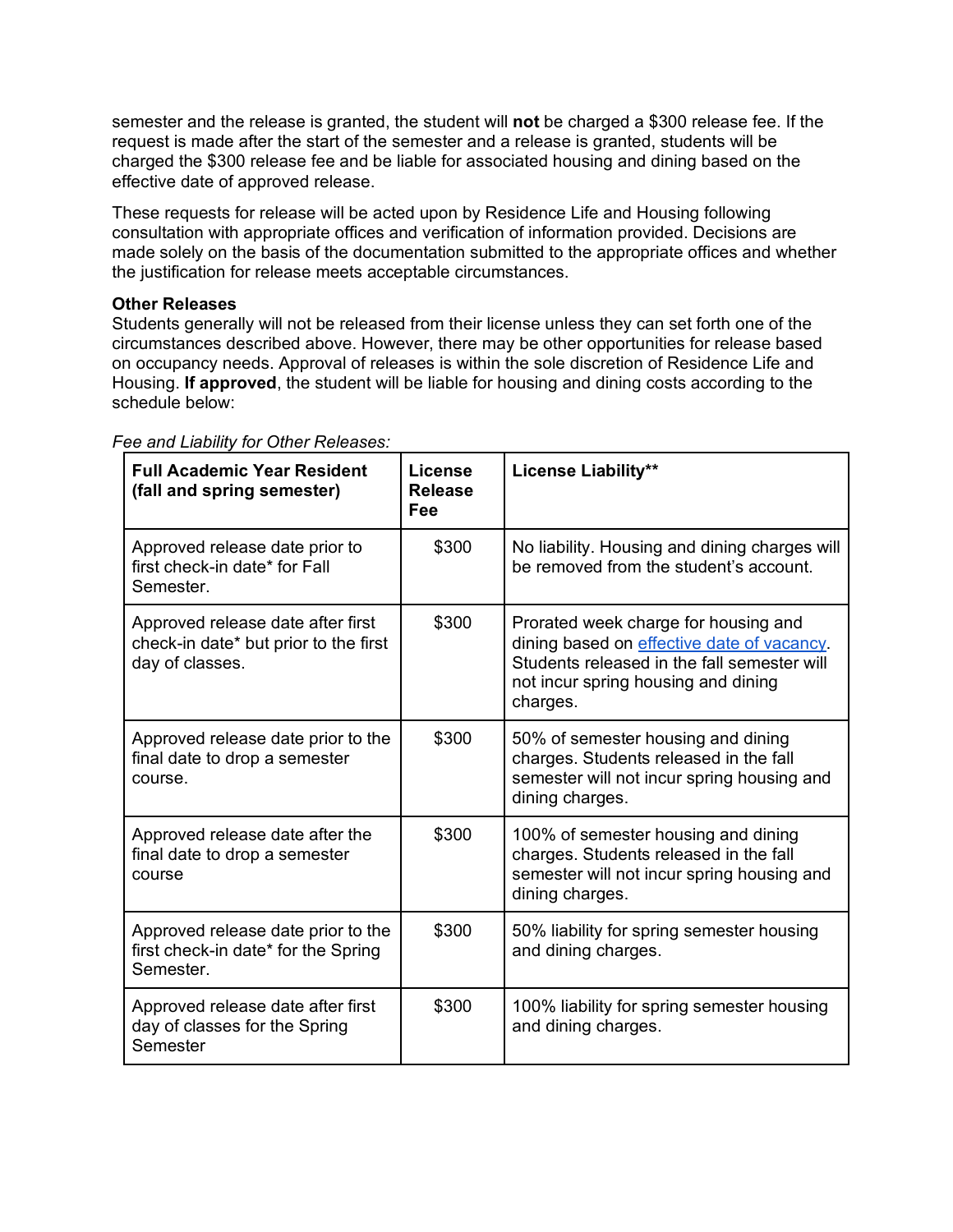| <b>Spring Only Resident</b>                                                                          | License<br><b>Release</b><br><b>Fee</b> | <b>License Liability**</b>                                                                 |
|------------------------------------------------------------------------------------------------------|-----------------------------------------|--------------------------------------------------------------------------------------------|
| Approved release date within 30<br>days prior to the first check-in<br>date* for the spring semester | \$300                                   | No liability. Housing and dining charges<br>will be removed from the student's<br>account. |
| Approved release date after first<br>check-in date* and prior to the<br>first day of classes.        | \$300                                   | Prorated week charge for housing and<br>dining based on effective date of vacancy.         |
| Approved release date prior to<br>the final date to drop a spring<br>semester course                 | \$300                                   | 50% of spring semester housing and<br>dining charges.                                      |
| Approved release date after the<br>final date to drop a spring<br>semester course                    | \$300                                   | 100% of spring semester housing and<br>dining charges.                                     |

\*Check-in dates can be found on the [Residence Life and Housing website.](https://www.oswego.edu/residence-life-and-housing/moving)

\*\*All adjustments to student accounts will be based on the *effective date* of vacancy, prorated by the week.

#### **Appeals**

If a request for release is denied, the student may submit a written appeal to the Assistant Vice President for Residence Life and Housing. The appeal and all supporting documentation must be submitted by email to Residence Life and Housing within five business days of the date of the original decision. A student whose request for release is denied is responsible for the cost of the assigned space and the applicable dining charge through the remainder of the academic year even if they choose to vacate the assigned room and live elsewhere.

#### **Request for Release Ineligibility**

If a student is suspended from on-campus housing and/or the College, the student remains bound to the License and will be responsible for the full cost of their housing and dining license for the remainder of the semester in which **disciplinary action is finalized**. If this action is taken after the close of the fall semester, but before the beginning of the spring semester, the Student will be billed the \$300 release fee.

## Use of Residential Facilities

Residential facilities may be occupied only by the resident(s) assigned to that community as outlined in the [Use of Residential Facilities, Rules Governing Residential Facilities](https://www.google.com/url?q=https://www.oswego.edu/residence-life-and-housing/college-housing-and-residence-hall-policies&source=gmail-imap&ust=1643205216000000&usg=AOvVaw1qltwkyN5wFqU-61BiJqFL) and [Covid-19](https://www.google.com/url?q=https://ww1.oswego.edu/oswego-forward/&source=gmail-imap&ust=1643205216000000&usg=AOvVaw2rbCSjPtweafsQwHYpZnyK)  [Safety Requirements](https://www.google.com/url?q=https://ww1.oswego.edu/oswego-forward/&source=gmail-imap&ust=1643205216000000&usg=AOvVaw2rbCSjPtweafsQwHYpZnyK) sections of the [Resident Student Handbook.](https://www.google.com/url?q=https://www.oswego.edu/residence-life-and-housing/resident-student-handbook-0&source=gmail-imap&ust=1643205216000000&usg=AOvVaw25o7jp5px2Su-icvgFeh-F) Information pertaining to the [Use, Care, and Responsibility for Room and Furnishing](https://www.google.com/url?q=https://www.oswego.edu/residence-life-and-housing/use-care-and-responsibility-room-and-furnishing&source=gmail-imap&ust=1643205216000000&usg=AOvVaw1E-rPw03pZ6LsPjkxQPESl) is also available in the handbook.

## Vacancies and Room Buy-Out

The College may reassign a vacant space in a room or townhouse at any time. While efforts are made to notify students of any changes, a new roommate may be assigned without prior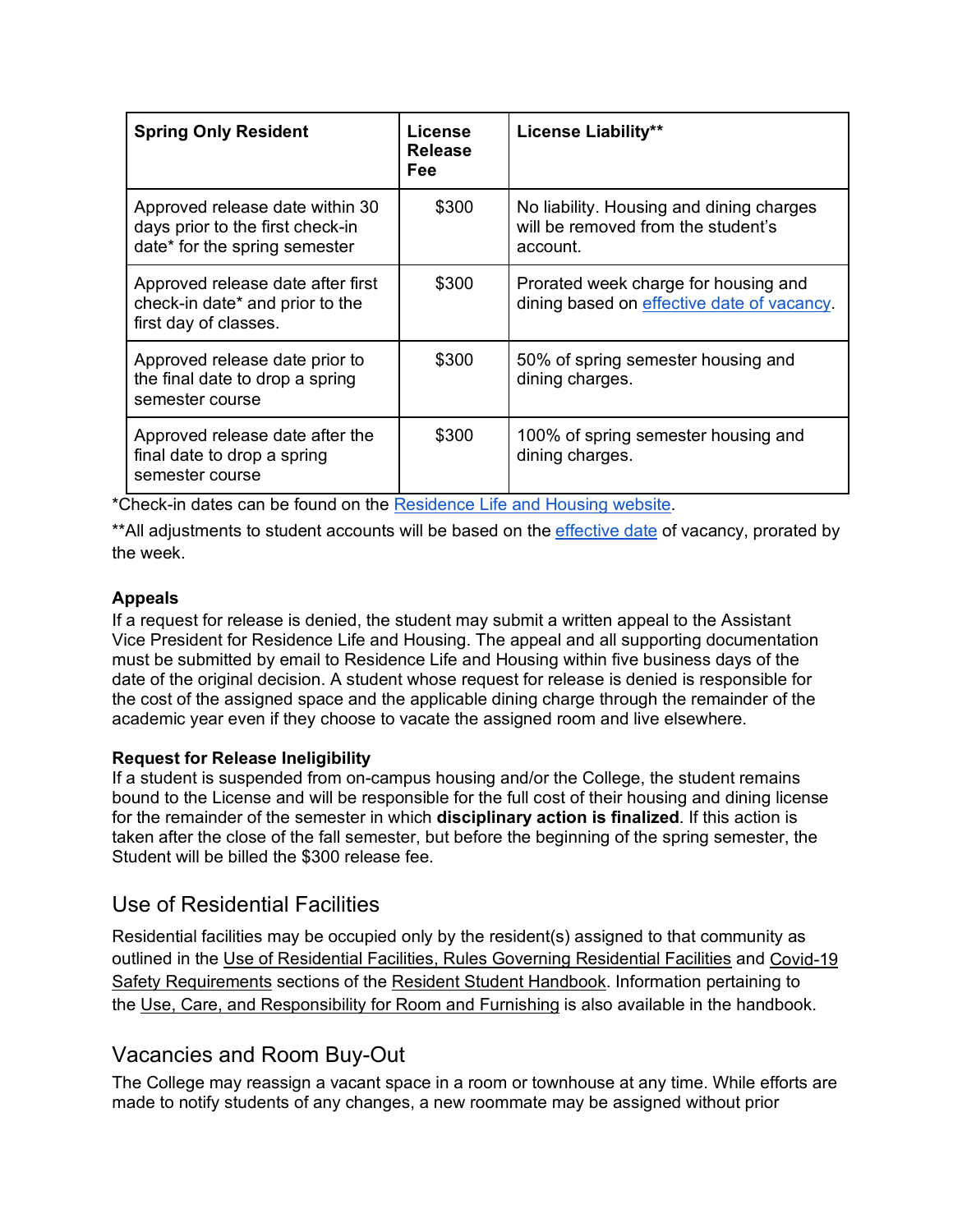#### notification.

If a room is not entirely occupied and Residence Life and Housing does not anticipate assigning an eligible new roommate, the student may be offered an opportunity to pay a "buy out" rate for the vacant space from the date of vacancy through the remainder of the semester to ensure that the space remains vacant. This requires the signing of an additional agreement. If the student buys out a space for Fall Semester and space demand is high for Spring Semester, Residence Life and Housing may assign a student to that space for either or both of those terms. This option is not available when housing demand is high. If a student "buys out" a space in a room, the extra furniture will not be removed.

## College-Initiated Room Change or Cancellation

The College reserves the right to change or cancel a student's room assignment without prior notification under the following circumstances. Unless a request for release is approved, the student remains bound to the License.

- The student is dismissed for academic reasons.
- The student fails to pay College bills by the established deadlines.
- The student is not properly registered at the end of the course add period for the semester or session in which they have applied for housing. In this case, the student may reapply for housing if they subsequently re-enroll for classes, but housing will not be guaranteed.
- The student fails to move in and/or occupy the assigned residence hall space by the start of classes. Residence Life and Housing may reassign them to another space or place the student on the waitlist.
- The student fails to comply with any provision, policy, rule or regulation.
- The student is assigned to an ADA room and does not have a documented ADA need; the Student may be reassigned to accommodate one who does.
- The student behavior in a section of a residence hall is judged to be disruptive to the community; all or some students may be relocated to restore order.

## <span id="page-7-0"></span>Vacating at the End of the Term, Academic Year, Release Date, or College Termination

Students are required to vacate, return all keys to a Residence Life and Housing in-hall staff member, remove all personal belongings from residence hall space and complete move-out obligations (see below) within 24 hours of completing their last final examination or by the scheduled closing time, whichever comes first. Graduating seniors and those involved in Commencement may remain in the residence halls until the time designated by Residence Life and Housing. When the College terminates the license, students must remove all personal belongings from the residence hall space and return all keys by the designated time.

Students who have been released from their License during the academic year must vacate their residence hall room or townhouse within 48 hours of the approved date of release. The meal plan will cease on the day the student vacates their assignment, unless they notify the [ID](https://www.oswego.edu/auxiliary-services/id-and-meal-plan-office)  [and Meal Plan Office](https://www.oswego.edu/auxiliary-services/id-and-meal-plan-office) of their desire for it not to be canceled. When a student is granted a release, any room charges paid in excess will be credited to the Student's account. Prorated amounts are credited by week, not by day. The effective release date is the date when all of the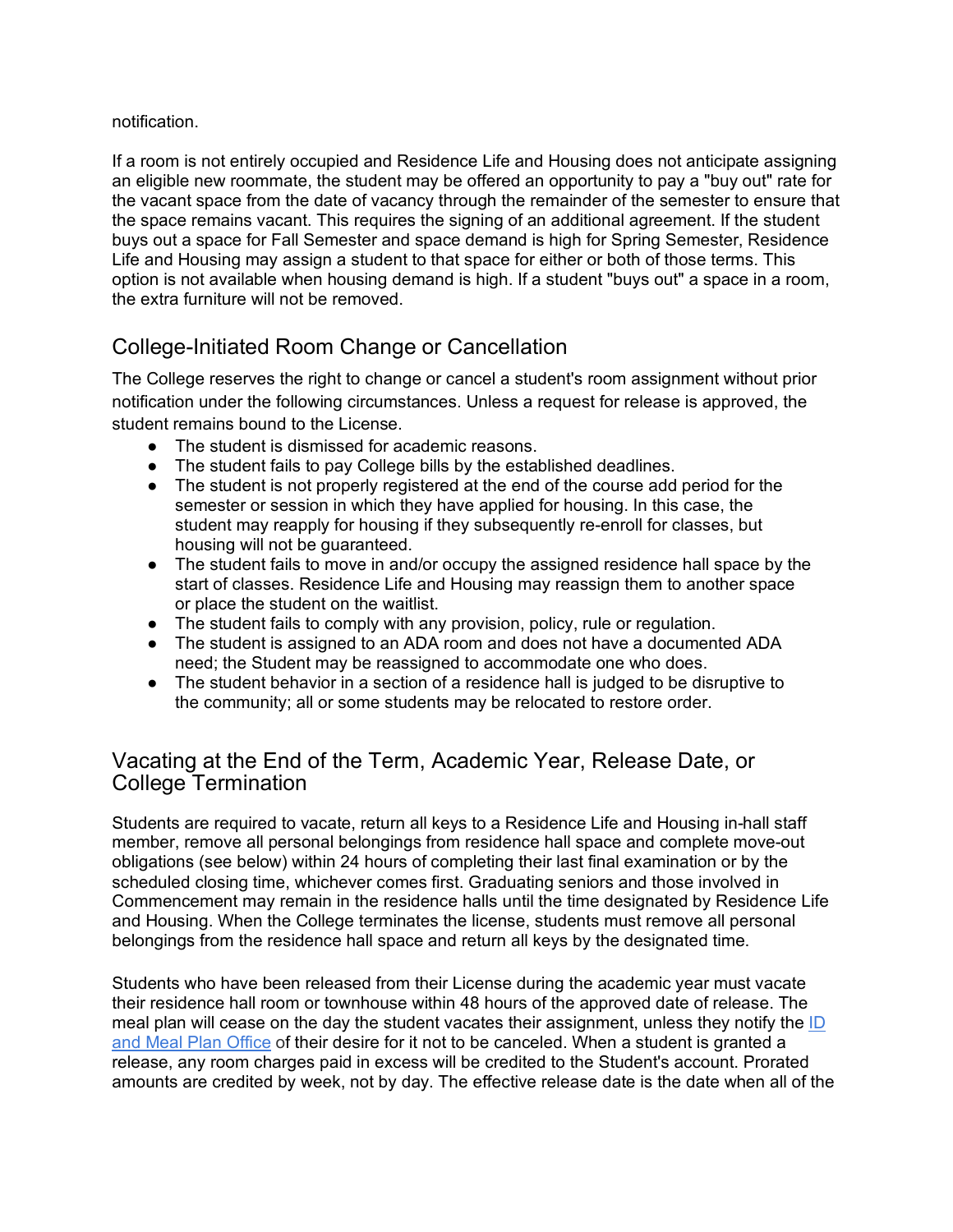following move-out obligations have been met:

- Personal belongings have been removed.,
- Keys have been returned to a RLH staff member.
- The on-campus assignment has been inspected by a RLH staff member.
- The resident officially checks out of the room/suite/townhouse.

NOTE: The College does not accept responsibility for items left in the on-campus space after the departure deadline. The room is expected to be clean and in a similar physical condition upon departure as it was for arrival. Removal of abandoned student property, excessive cleaning needs, and/or damage to College property will result in charges being placed on the student's account

## Safety and Security

Security is the responsibility of all students, and students are personally responsible for abiding by the security policies pertaining to residence halls. Actions that compromise the security of residence or living areas will subject the individuals responsible to disciplinary action and related fees. The College will enter resident spaces as needed to ensure the safety and security of the individual space or the building.

We expect that all members of the residence hall community—residents, staff and visitors—act in a manner that demonstrates respect and consideration for those around them, including respect and consideration for the health and safety of all community members. All residential students are prohibited from creating a health or safety hazard within residence halls and dining centers and the College may request or require a resident to leave the residence hall if their continued presence in the housing community poses a health or safety risk for community members. Residential students are required to comply with health and safety laws, orders, ordinances, regulations and health and safety guidance adopted by the College as it relates to public health crises, including COVID-19. Adherence to health and safety requirements applies to all residents, staff and visitors and extends to all aspects of residential life, including bedrooms, bathrooms, community kitchens, lounges, computer rooms, courtyards and other common spaces.

## **Dining Services License:**

## Dining Policies

Students living in all residence halls, except for The Village, are required to maintain a resident dining plan for the duration of the academic year, as defined by the License. Students with dining plans agree to these terms of the Dining Services License.

#### **First-year students**

Are required to purchase a [required residential meal plan](https://www.oswego.edu/auxiliary-services/meal-plans) for two years (four consecutive semesters, fall and spring, if admitted in the fall; or three semesters if admitted in the spring).

#### **Transfer students**

Are required to purchase a [required residential meal plan](https://www.oswego.edu/auxiliary-services/meal-plans) (two consecutive semesters, fall and spring, if admitted in the fall; or one semester if admitted in the spring).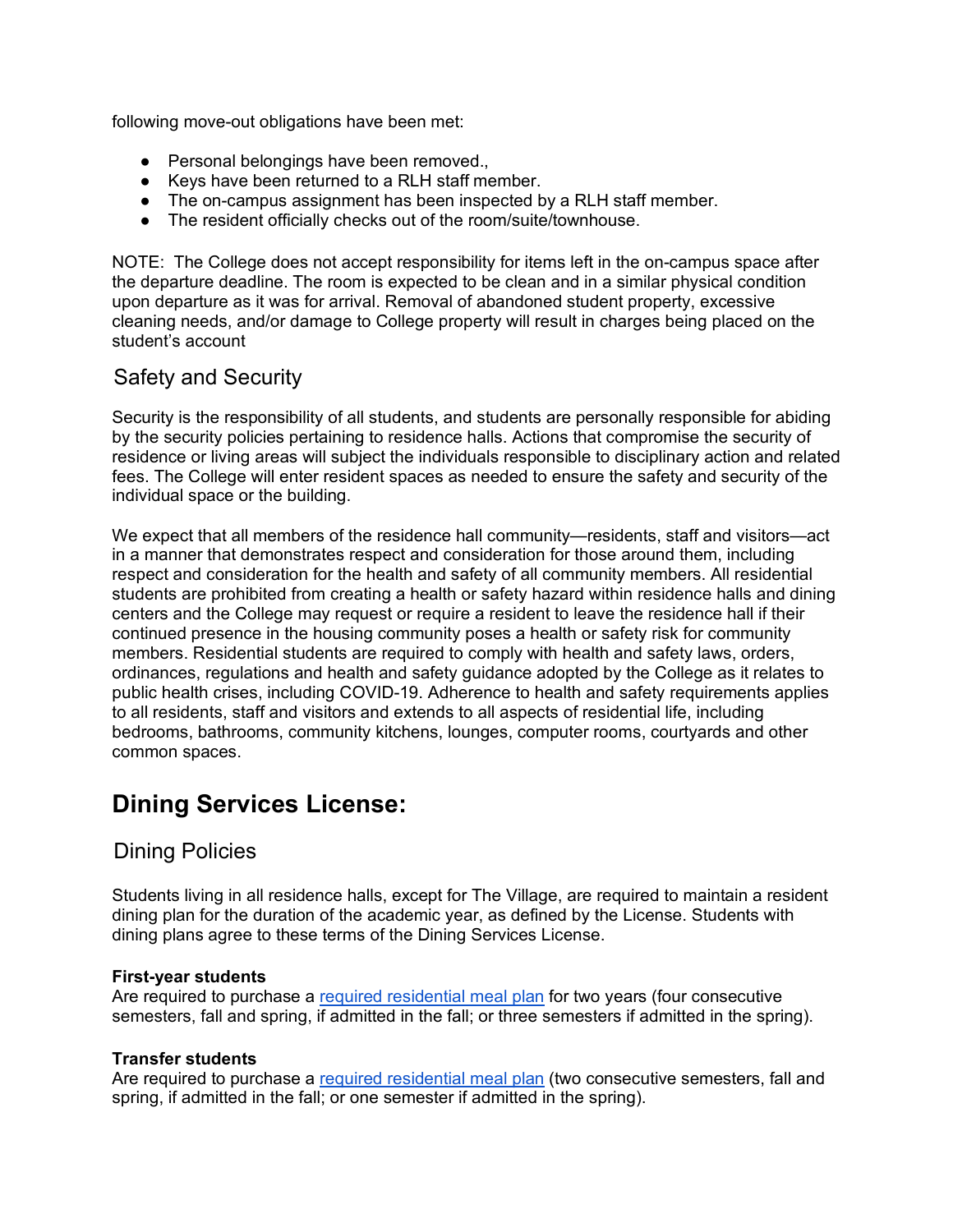#### **Exemptions**

Students desiring an exemption from the meal plan requirement for any documented accommodation, must submit a [Request for Meal Plan Exemption form](https://www.oswego.edu/auxiliary-services/meal-plan-exemption) with required documentation to the Registered Dietician by the end of the housing application deadline for consideration and are not guaranteed.

It is important to recognize that student scholarships, grants, and/or and financial aid may be impacted significantly if exempted from a meal plan, even if permission is received from Dining Services. Students and their families are strongly encouraged to consult with the [Office of](https://www.oswego.edu/financial-aid/content/office-financial-aid)  [Financial Aid](https://www.oswego.edu/financial-aid/content/office-financial-aid) prior to submitting any exemption request.

## Dining Policies and Requirements

All students living on campus (except in The Village) are required to have a residential meal plan.

- First Year and Transfer students will be assigned the [default meal plan option](https://www.oswego.edu/auxiliary-services/meal-plan-pricing) as defined each year.
- Students who wish to modify their meal plan selection, must complete the Meal Plan [Change](https://www.securedgateway.net/formhosting/oswego/mealchan.html) form by the last day to drop a class as defined in the [College Calendar.](https://www.oswego.edu/registrar/college-calendar)
- Once a meal plan is selected, it will be the student's default plan for subsequent semesters unless a new change form is submitted.
	- $\circ$  If a change request is submitted for a meal plan that has Laker Dining Dollars (LDD) associated with it and the consumption of LDD exceeds the expected balance, an adjustment may be made for the amount overused.
- Meal plans are not transferable by New York State Tax Law and are to be used solely by the student to whom the ID/Meal Card is issued.
- Students are required to maintain their ID/Meal Card in working order.
	- o Replacement IDs are available following the [posted schedule.](https://www.oswego.edu/auxiliary-services/lost-or-stolen-id)
- Students must present their physical Meal Card ID or their [electronic ID](https://www.oswego.edu/auxiliary-services/id-faq) for entry each and every time.
- Meal Plan Pricing for each academic year is approved by the Auxiliary Services Board of Directors and is subject to annual approval by the SUNY Board of Trustees, traditionally in May or June. Once approved, pricing will be posted on the [SUNY Oswego Meal Plan](https://www.oswego.edu/auxiliary-services/meal-plan-pricing)  [Pricing Website.](https://www.oswego.edu/auxiliary-services/meal-plan-pricing)
- Students must abide by all College policies as defined in the [Student Handbook](https://www.oswego.edu/student-handbook/home) which contains the [Student Code of Conduct,](https://www.oswego.edu/student-conduct/code-conduct) the [Village Resident Handbook,](https://www.oswego.edu/residence-life-and-housing/sites/www.oswego.edu.residence-life-and-housing/files/villageresidenthandbook1718.pdf) the Resident [Student Handbook,](https://www.oswego.edu/residence-life-and-housing/resident-student-handbook) and the [Oswego Forward](https://ww1.oswego.edu/oswego-forward/) website while in the dining centers.

## Unused Meals and Dining Dollars

- Laker Dining Dollars, whether included as part of the meal plan or purchased as additional funds, roll over from summer to fall and fall to spring semester, provided a Spring Semester Meal Plan is purchased. They do not carry over from one academic year to the next and expire on the day that Commencement is held at the end of the Spring Semester.
- Meal plans and Laker Dining Dollars are non-refundable per New York State Tax Law if not used by that date.

#### **Students Residing in The Village**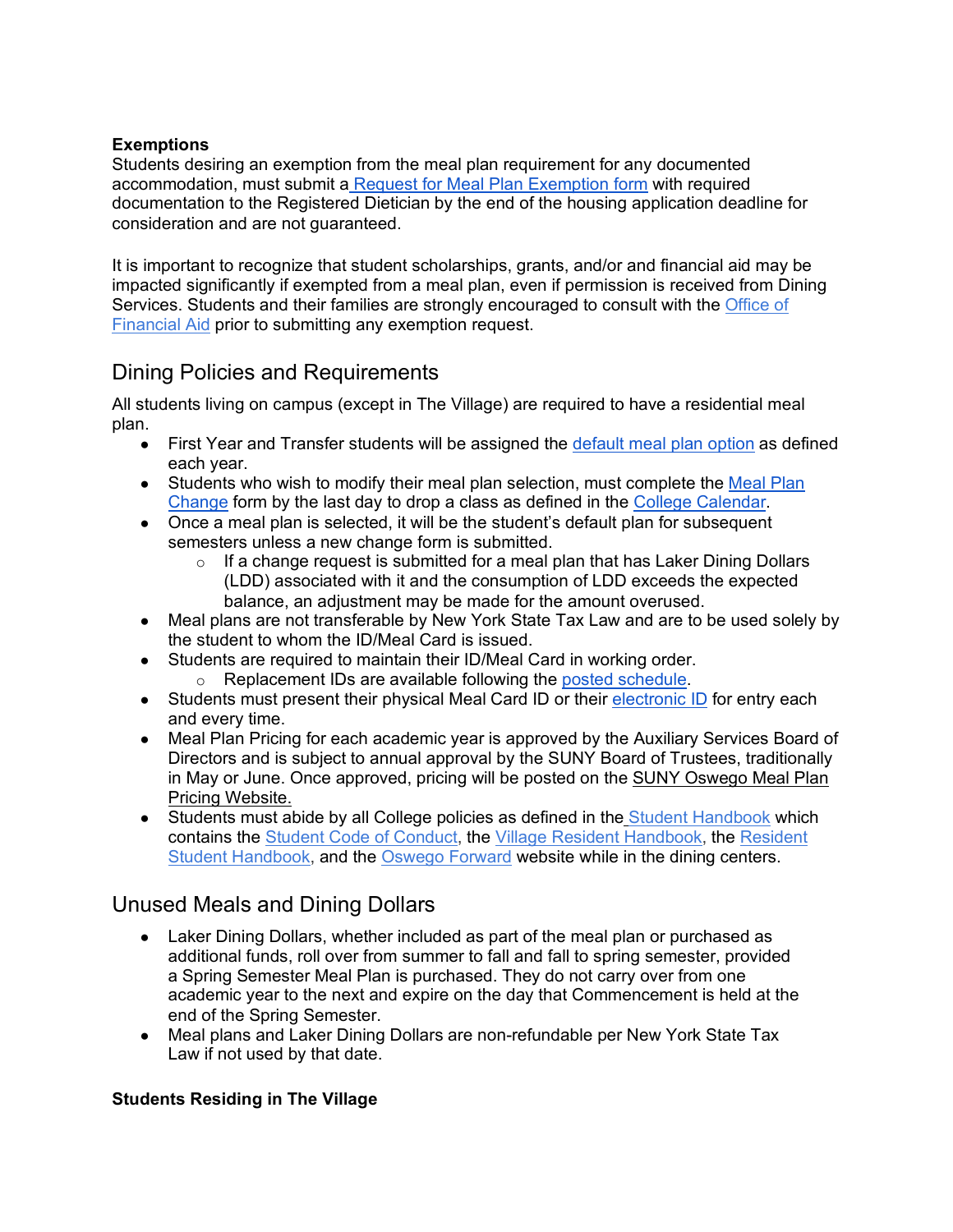Students living in the Village are not required to buy a meal plan but have an option to purchase any of the residential meal plans or block plans.

#### **Change of Residence**

Students who move from a residence hall to The Village are eligible to change their meal plan up to one week after relocation. Change requests must be made in person at the ID and Meal Plan Office, located in 503 Culkin Hall.

#### **Eligibility**

A reduction of graded course credit hours does not release the student from the License. See [Eligibility](https://docs.google.com/document/d/1Rwl03s4QNonImE_ceH06DIy9tEdFuHJS/edit#heading=h.1ksv4uv) requirements for additional information.

## Dining Accommodations

We recognize that some students may require accommodations based on personal circumstances. Students are encouraged to submit accommodations requests in a timely manner. While the College will attempt to review all such requests in a timely manner, students should submit a *Request for Medical Dining Accommodation* for review at least 60 business days prior to the start of the semester. For more information about the dining accommodation process or to learn about other accommodations students can visit the SUNY Oswego [Accessibility Resources webpage.](https://www.oswego.edu/accessibility-resources/accessibility-resources-1)

#### **Billing Procedures**

Students are billed the [rate](https://docs.google.com/document/d/1Rwl03s4QNonImE_ceH06DIy9tEdFuHJS/edit#heading=h.2lwamvv) for their selected meal plan, or if no meal plan selected, the default option, on the first day of classes. A student who changes their meal plan after the first day of classes at a different rate or options will have prorated adjustments applied to their account. Prorated amounts are calculated by week of occupancy/vacancy, not by day.

## License Request for Release from Dining License Only

A student may request a release from just the dining license for documented reasons. A request for release from just the Dining Meal License does not release the student from the Housing License. All requests for release from the Dining License must be submitted via the [Meal Plan Exemption form](https://www.oswego.edu/auxiliary-services/meal-plan-exemption) [with documented proof of the circumstances related to the release](https://www.oswego.edu/residence-life-and-housing/sites/www.oswego.edu.residence-life-and-housing/files/terminationform031221.pdf)  [request.](https://www.oswego.edu/residence-life-and-housing/sites/www.oswego.edu.residence-life-and-housing/files/terminationform031221.pdf) If these circumstances change after the Student is released from the License, the release will become invalid and the Student will again be obligated to the terms of the Dining License. Students may not request release from the License based on disciplinary action.

- If the request for release is approved 30 days prior to the first check-in date for the fall semester, the student will be liable for one week of dining charges and no additional dining charges.
- If the request for release is approved after the start of the academic year, the student will be liable for associated dining charges prorated by-week based on the [effective date of](https://docs.google.com/document/d/1Rwl03s4QNonImE_ceH06DIy9tEdFuHJS/edit#heading=h.ihv636)  [approved release](https://docs.google.com/document/d/1Rwl03s4QNonImE_ceH06DIy9tEdFuHJS/edit#heading=h.ihv636) plus one week.

Requests for release will be acted upon by Dining Services in consultation with appropriate offices and necessary verification of information provided. Decisions are made solely on the basis of the documentation submitted to Dining Services and whether the justification for release meets acceptable circumstances.

#### **Other Releases**